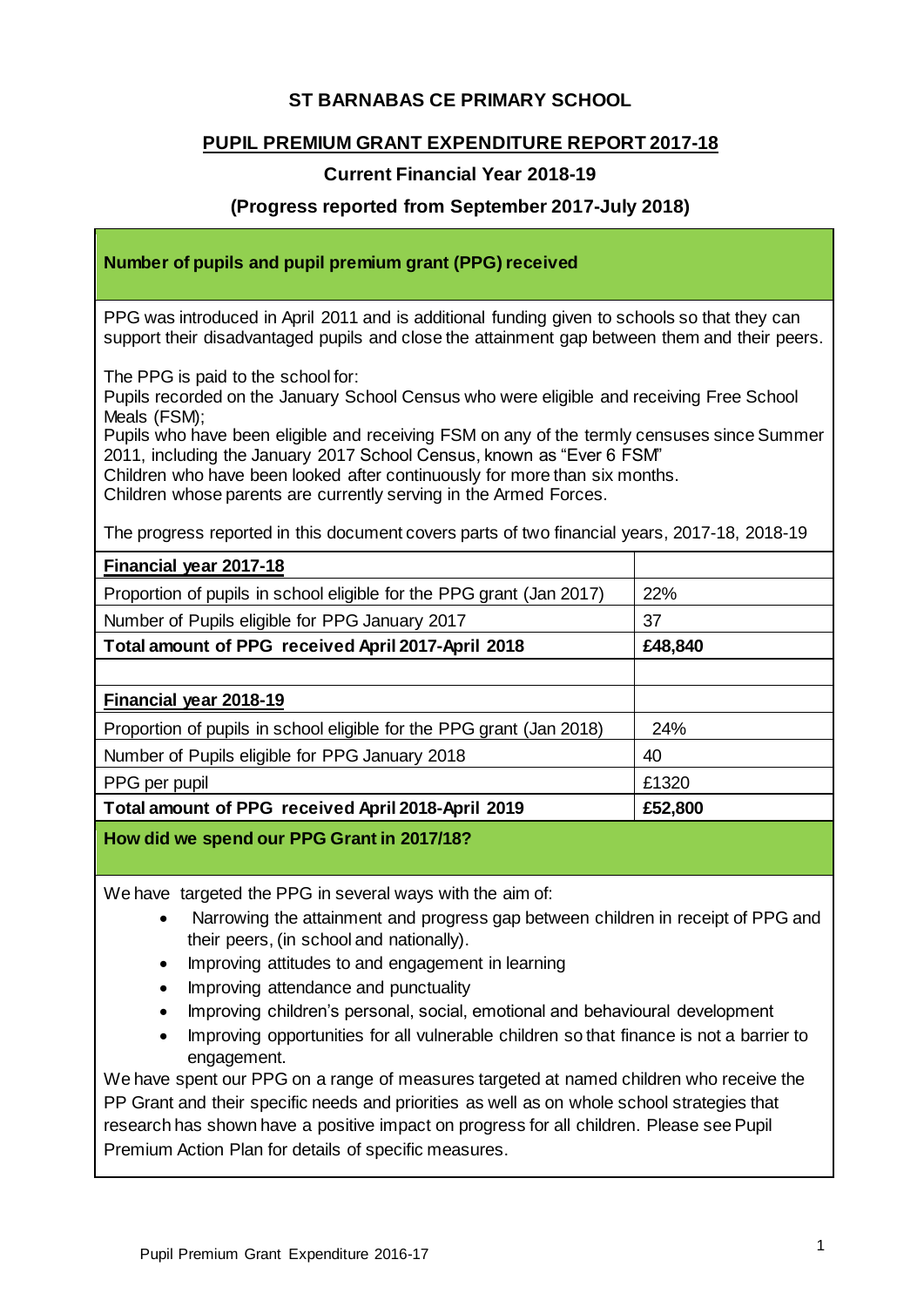#### **Attainment and Progress**

**Comparisons between National Data July 2017 and July 2018 (2018 data based on Analyse School Performance November 2018)**

**NB - Disadvantaged pupil performance is compared to that of non disadvantaged pupils nationally.** 

**The data should be interpreted with caution as there were fewer than 10 pupils in each cohort.**

#### **At the end of Year 6** :

#### *Expected Attainment:*

Compared to non-disadvantaged pupils nationally, the % of children reaching Expected standard declined slightly in Reading, Writing and Maths combined, therefore the gap between this group overall and national pupils has widened.

However, the pupils in this group that had mid prior attainment at Key Stage 1 had average attainment 4% above national.

No disadvantaged pupils reached the higher standard in the combined subjects, however there were no pupils in this group that had high prior attainment at Key Stage 1.

*Reading*: The attainment gap at expected standard has increased slightly from +3% to -5% in 2018.

*Writing*: Gap at expected has increased slightly from -1% to -8%.

In reading and writing this gap represents less than one pupil.

*Maths :* Gap has increased from -20% to -31%, with the gap representing 2-3 pupils.

#### **Higher Attainment:**

Compared to non-disadvantage pupils nationally, the % of children reaching Higher Standard has declined slightly from 2017 in all subjects.

*Reading*: Gap increased -29% to -33%

W*riting*: Gap increased slightly from -21% to -24% *Maths:* Gap increased from -7% to -15%

#### *Progress:*

Compared to non-disadvantaged pupils nationally, the progress of PPG pupils overall has improved in reading, and stayed broadly the same in writing and maths. Progress is above national in reading, broadly in line in writing and below in maths.

*Reading*: Score improved from -0.8 to +1.8, and gap between school PPG and national nondisadvantaged pupils improved from -1.1 in 2017 to +1.5 in 2018 *Writing*: Score decreased slightly from +0.1 to -0.2, and gap widened slightly from -0.1 to -0.4. *Maths*: Score remained the same at -1.8 and gap has remained the same at -2.1.

It should be noted that progress scores of pupils with mid prior attainment have very positive progress scores in reading (+3.5) and writing (+3.8) and maths score is more positive than the group overall (-0.9)